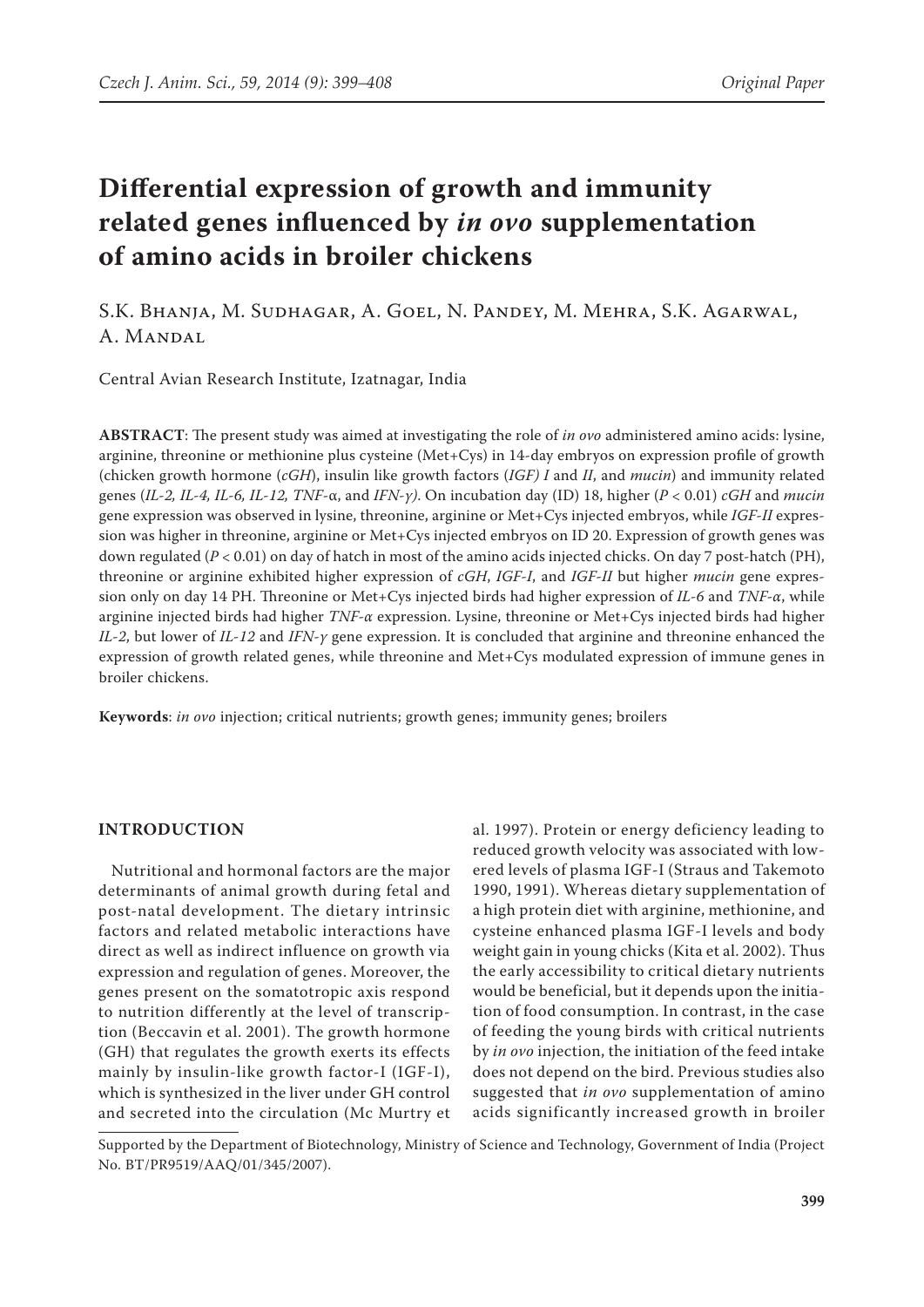chicks (Bhanja et al. 2004b; Bhanja and Mandal 2005; Kadam et al. 2008; Bakyaraj et al. 2012).

The development of mucus secreting cells in small intestine of chickens occurs during late embryonic age and immediately after post-hatch. Mucin is the main constituent of the mucus layer which can influence nutrient digestion and absorption. Dietary components have the potential to induce changes in mucin dynamics. The presence of nutrient in gastrointestinal tract (GIT) is also crucial for mucosal development and feed deprivation for the first 48 h post hatch (PH) resulted in delayed development of the mucosal layer and mucin synthesis in young chicks (Uni et al. 2003). Even the intra-amnionic nutrient administration accelerated small intestine development and had an enhanced effect on the function of enterocytes (Tako et al. 2004; Uni and Fekret 2004). In a recent work, it had been reported that Thr deficient diet reduced *MUC2* gene expression in ducklings that caused changes in mucin secretion affecting intestinal nutrition and absorption (Horn et al. 2009).

Besides growth, nutrients can also play an important role in functioning of the immune system. Upon activation, the naive T cells (Th0) differentiate into either T helper 1 (Th1) cells primarily responsible for cell mediated immunity and inflammation, or Th2 effector cells, eliciting humoral immunity by secreting different cytokines which mediate very different kind of immune responses (Spellberg and Edwards 2001; Staeheli et al. 2001).

Few studies have been conducted to evaluate the effect of *in ovo* amino acid administration on the PH performance but scanty information is available on the role of these nutrients on the expression profile of growth (chicken *GH, IGF-I* and *II,* and *mucin*) and immunity related genes (*IL-2, IL-4, IL-6, IL-12, IFN-γ*, and *TNF-α*) in broiler chickens. Emphasis is now laid on investigating the role of nutrients in growth process at molecular level. In addition, it will be interesting to see whether the nutrients would be able to modulate the expression of cytokines responsible for humoral or cellular immunity in chickens. Keeping in view the above facts, an effort was made to assess the effect of *in ovo* injection of critical amino acids (lysine: Lys, threonine: Thr, arginine: Arg, methionine and cysteine: Met+Cys) on the expression profile of growth and immunity related genes during late embryonic and early PH period. Result of the present study will help in precising the diet for better growth and immune responsiveness of neonatal chicks.

#### **MATERIAL AND METHODS**

*Experimental material and treatments***.** The study was conducted using crystalline amino acids: Lys (55 mg), Thr (40 mg), Arg (62.5 mg), and Met+Cys (45 mg at 1 : 1 ratio) as *in ovo* supplement. Fertile eggs ( $n = 500$ ) were collected from broiler breeder flocks maintained on balanced ration as per National Research Council recommendations (NRC 1994) and were distributed into five groups (four amino acids and one uninjected control) of 100 eggs each. In our earlier study on *in ovo* feeding (Bakyaraj et al. 2012) no statistical variation was observed in the response of uninjected control and sham control (only placebo with no nutrients), so to reduce the sampling size we had excluded sham control from the present experimental design. After collection, the eggs were fumigated with formaldehyde gas (at 1X concentration) and incubated in a forced draft incubator at temperature of 37.5°C with relative humidity of 60%.

*In ovo amino acid injection***.** On incubation day (ID) 14, 0.5 ml of warm (30°C) amino acid solution was injected into the amniotic cavity through a pinhole made at the broad end of the egg, using a 24G hypodermic needle (25 mm long) following the technique of Bhanja et al. (2004a). The whole injection procedure was carried out under laminar flow system and the injection site was sealed with sterile paraffin wax. Immediately after injection the eggs were returned to the incubator and on ID 19, the eggs were transferred to the hatcher and placed in pedigree-hatching boxes. The hatched chicks were reared in electrically heated battery brooders and provided standard diets and management till 28 days of age.

*Tissue collection for growth related gene expression studies***.** Four embryos or birds from each treatment group were killed through cervical dislocation to collect 200 mg of liver (for chicken growth hormone (*cGH*), *IGF-I* and *IGF-II* gene expression) and intestine tissue (jejunum, for *mucin* gene expression) on ID 18 and 20, on day of hatch (DOH), and on days 7 and 14 PH. The tissue samples were then homogenized in an automated Kinematica™ Polytron<sup>™</sup> homogenizer PT 1200 E (Thermo Fisher Scientific, Inc., Waltham, USA) and 50 mg of homogenized tissues were collected for total RNA isolation. For contingency uses, about 150 mg of tissue were immersed in 500 µl of RNA stabilizing solution in 1.5 ml centrifuge microtubes. These samples were kept at 4°C over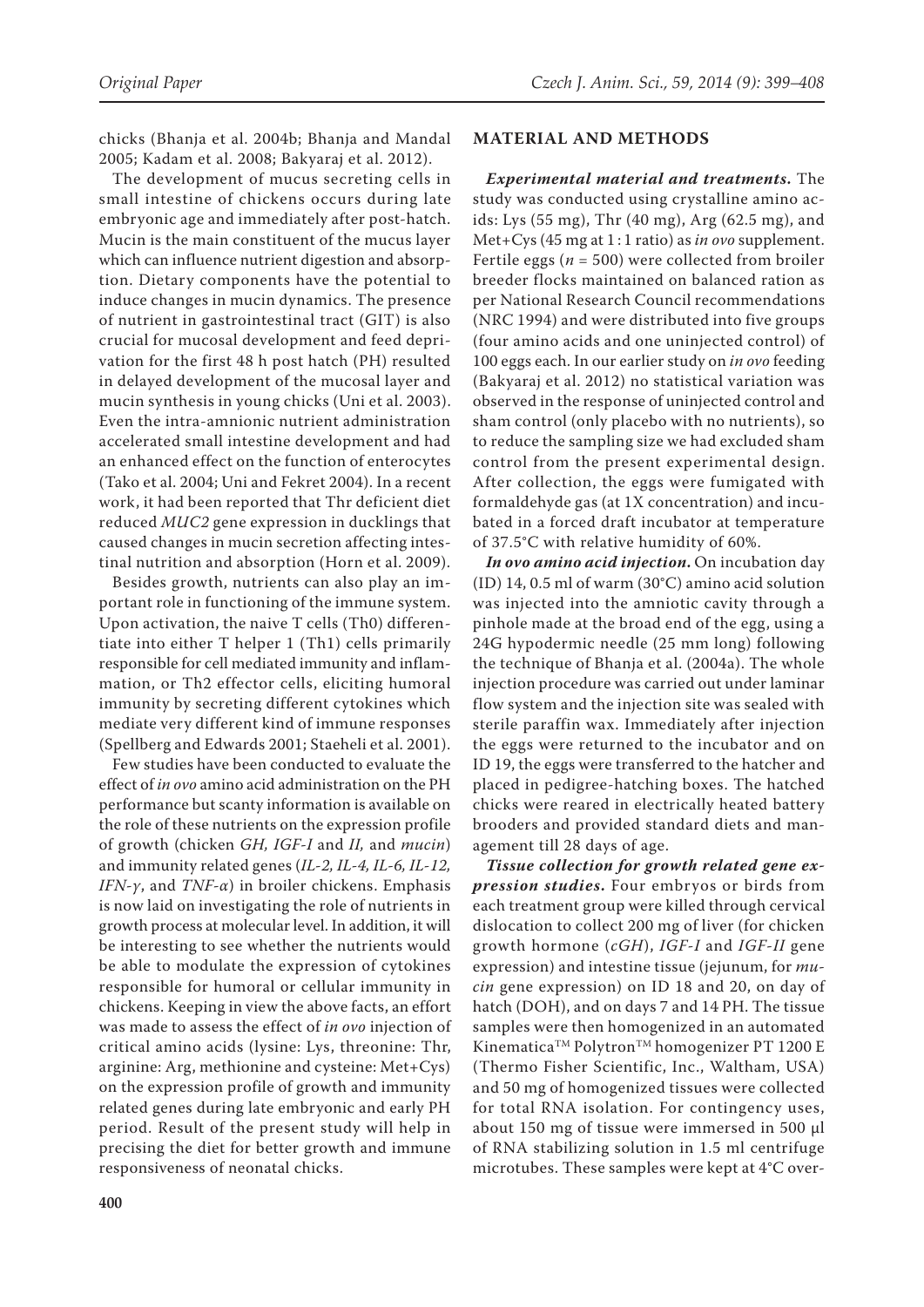night and then transferred to a deep freezer and kept at –80°C for further use.

*Collection of samples for immune related gene expression studies*. *Candidate genes for humoral immunity:* To quantify the candidate genes of humoral immunity (*IL-6, IL-10*, and *TNF-α*), four *in ovo* supplemented birds were challenged with 1 ml of 1% (V/V) sheep red blood cells (SRBC) on day 21 PH and blood samples were collected after 5 days post-injection. Approximately 1.5 ml of blood from each bird was mixed with 3 ml of PBS (1:2 dilutions). An amount of 3 ml of Histopaque® 1.077 (Sigma Diagnostics Inc., St. Louis, USA) was taken in a 15 m conical centrifuge tube and the diluted blood was carefully layered over the column and centrifuged at 1800 *g* for 20 min at room temperature. After centrifugation the opaque interface containing peripheral blood mononuclear cells (PBMC) was carefully transferred to a clean conical centrifuge tube. 10 ml of isotonic PBS solution was added, mixed by gentle aspiration, and then centrifuged at 2500 *g* for 10 min. After centrifugation, the pellet was dissolved in a denaturing solution for total RNA isolation.

*Candidate genes for cell-mediated immunity:* For quantification of cellular immune related genes (*IL-2, IL-12*, and *IFN-γ*), approximately 1.5 ml of blood was collected from the jugular vein of another four birds per group on day 21 PH and the PBMC cells were separated (as detailed earlier). Viability of these cells were determined by Trypan blue (0.4%) staining methods. Cells were resuspended in the known volume of RPMI-1640 (Sigma Diagnostics Inc.) to make the final concentration of 106 cells per ml of medium. PBMCs were plated in 6 well culture plates with RPMI-1640 (without phenol red) medium, supplemented with 10% FBS, 2mM L-glutamine, 2mM L-arginine under 5% CO<sub>2</sub> tension in humidified atmosphere. The PBMC cells were sensitized to 10  $\mu$ g/ml Concanavalin A for a period of 4 h, then the PBMCs adhered to culture plates were harvested into a 1.5 ml Eppendorf tube (Eppendorf, Hamburg, Germany), and centrifuged at 5000 *g* for 1 min. After centrifugation, the pellet was dissolved in denaturing solution for total RNA isolation.

*RNA isolation and reverse transcription*. Total cellular RNA from liver and jejunum of each treatment group was isolated using RNAgents® Total RNA Isolation System (Promega, Madison, USA), purity and quantity were assessed by measuring the optical density of each sample at 260 versus 280 nm in a nanodrop. Any possible traces of genomic DNA were removed by treating  $5 \mu$ g of each RNA sample with 5 U of RNase-Free DNase (Biogen Idec, Inc., Durham, USA) at 37°C for 1 h. The DNase was subsequently inactivated by incubation at 65°C for 10 min. Each DNase treated total RNA sample (2 µg) was reverse transcribed using the RevertAid First Strand cDNA Synthesis Kit (MBI Fermentas, Hanover, USA) according to the manufacturer's instructions. The reverse transcription reaction was carried out in a final volume of 20 µl. The resultant cDNA was stored at −20°C for further use.

*Standardization of primers for PCR*. The primers for this study were designed using DNASTAR Lasergene software (Version 5.0, 1997). The specificity of primers was checked by the NCBI blast program. The qPCR assays were evaluated by the generation of a standard curve. Calibration curves for each gene were done on an iQ5 cycler (Bio-Rad Laboratories, Hercules, USA) with five 10-fold serial dilutions (in triplicates) and were calculated by the Bio-Rad Optical System Software (Version 2.1, 2010) with the analysis mode "PCR base line substracted". Amplification efficiency (E) of qPCR reactions was calculated with the slope of the loglinear portion of the calibration curve according to the equation:  $E = 10$  (-1/slope) (Rasmussen 2001; Bustin et al. 2009). PCR products for different genes were sequenced and the sequences were submitted to NCBI, USA or EMBL, UK for confirmation. The genes with the assigned accession numbers are reported in Table 1.

*Expression of growth and immune related genes by real time PCR*. The amplifications of growth and immune related genes were carried out using an iQ5 cycler (Bio-Rad Laboratories) in 25 µl volume containing 1X QuantiTect<sup>®</sup> SYBR<sup>®</sup> Green PCR Master Mix (SYBR® Green 1 dye, HotStartTaq DNA polymerase, and dNTPs in optimized buffer components; Qiagen GmbH, Hilden, Germany), a 0.2μM concentration of each gene-specific primer, and 1 µl of cDNA template. PCR cycling conditions included initial denaturation at 95°C for 10 min, followed by 40 cycles of denaturation at 95° for 30 s, annealing for 30 s, and extension at 72° for 45 s. For each gene of interest, negative and positive controls were also included. Negative controls were samples in which cDNA was not added. A melting curve was performed for each sample after completion of amplification and analyzed in comparison to negative and positive controls to determine the specificity of PCR reaction.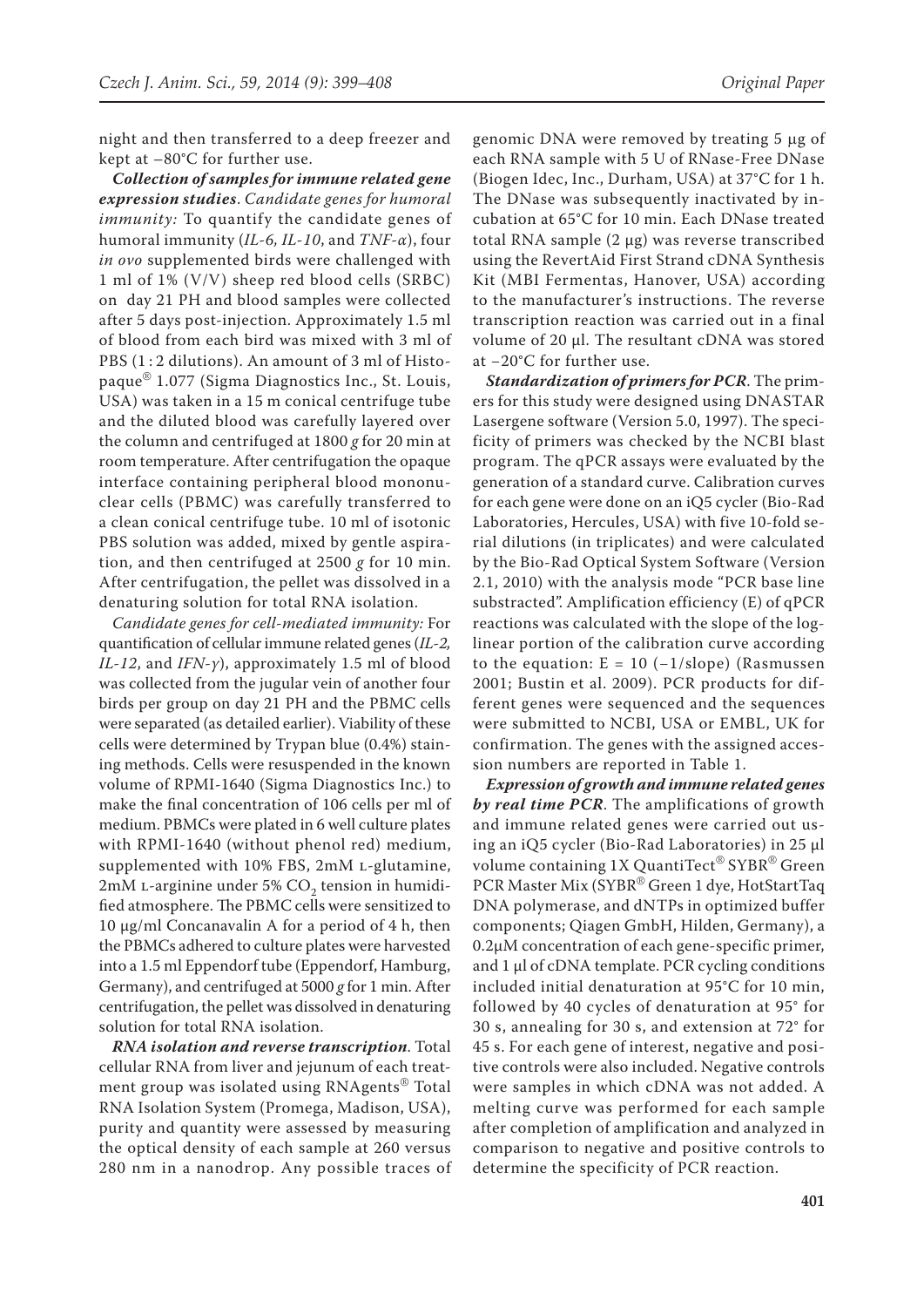| Gene <sup>1</sup>                         | Sequence $(5' \rightarrow 3')$                          | Annealing<br>temperature (°C) | Product size<br>(bp) | Accession<br>number | $E^*$ (%) |
|-------------------------------------------|---------------------------------------------------------|-------------------------------|----------------------|---------------------|-----------|
| Major growth related genes                |                                                         |                               |                      |                     |           |
| cGH                                       | F-CACCACAGCTAGAGACCCACATC<br>R-CCCACCGGCTCAAACTGC       | 58                            | 201                  | HE608816            | 90        |
| $IGF-I$                                   | F-GGTGCTGAGCTGGTTGATGC<br>R-CGTACAGAGCGTGCAGATTTAGGT    | 58                            | 203                  | JN942578            | 96        |
| $IGF-II$                                  | F-GGCGGCAGGCACCATCA<br>R-CCCGGCAGCAAAAAGTTCAAG          | 58                            | 215                  | JN942579            | 100       |
| Intestinal tract development related gene |                                                         |                               |                      |                     |           |
| Muc                                       | F-CTGGCTCCTTGTGGCTCCTC<br>R-AGCTGCATGACTGGAGACAACTG     | 58                            | 242                  | JN639849            | 92        |
| Humoral immunity related genes            |                                                         |                               |                      |                     |           |
| $IL-4$                                    | F-AATGACATCCAGGGAGAGGTTTC<br>R-GCTAGTTGGTGGAAGAAGGTACG  | 55                            | 219                  | <b>IN639847</b>     | 86        |
| $IL-6$                                    | F-GAAATCCCTCCTCGCCAATCTGA<br>R-TGAAACGGAACAACACTGCCATCT | 57                            | 281                  | NM001007079         | 96        |
| $TNF\alpha$                               | F-AGACCAGATGGGAAGGGAATGAA<br>R-GAAGAGGCCACCACACGACAG    | 55                            | 219                  | JN942589            | 91        |
| Cell mediated immunity related genes      |                                                         |                               |                      |                     |           |
| $IL-2$                                    | F-CCCGTGGCTAACTAATCTGCTG<br>R-TGAGACACCAGTGGGAAACAGT    | 57                            | 287                  | HE608819            | 89        |
| $IL-12$                                   | F-GCCGACTGAGATGTTCCTGG<br>R-CCTTGCTTTTGTATTTCTTTGTGC    | 57                            | 227                  | <b>IN942590</b>     | 92        |
| <b>IFNg</b>                               | F-AGCTGACGGTGGACCTATTATTGT<br>R-CGGCTTTGCGCTGGATTC      | 58                            | 260                  | <b>IN942588</b>     | 86        |
| Reference gene                            |                                                         |                               |                      |                     |           |
| 28S                                       | F-CAGGTGCAGATCTTGGTGGTAGTA<br>R-GCTCCCGCTGGCTTCTCC      | 58                            | 273                  | <b>IN639848</b>     | 98        |

Table 1. Oligonucleotide sequence of growth and immune related gene primers

 ${}^{1}cGH$  = chicken growth hormone, *IGF* = insulin-like growth factor, *Muc* = mucin, *IL* = interleukin, *TNFa* = tumor necrosis factor alpha, *IFNg* = interferon gamma, *28S* = *28S* rRNA

\*efficiency (E) was calculated by the slope of the standard curve by the equation:  $E = 10$  (−1/slope)

The relative expression ratio (ER) of a target gene is computed, based on its real-time PCR efficiencies (E) or a static efficiency of 2, and the cycle threshold (*Ct*) difference (∆) of mean control versus each unknown sample (∆*Ct* control – treatment) as described below (Pfaffl 2001) using *28S* rRNA as the reference housekeeping gene:

$$
ER = \frac{(E \text{ target})^{\Delta Ct \text{ target (control - treatment)}}}{(E \text{ ref})^{\Delta Ct \text{ ref (control - treatment)}}
$$

*Statistical analysis***.** mRNA expression levels (ER) of growth related and immune related genes were analyzed by One Way ANOVA using the SPSS

software package (Version 16.0, 2007). Difference in mean values was considered as significant at the level of 95% (*P* < 0.05) and 99% (*P* < 0.01).

## **RESULTS**

*Expression pattern of growth related genes***.**  During pre-hatch (ID 18 or 20), the relative expression of hepatic *cGH* gene was increased in all the amino acid (Lys, Thr, Arg, and Met+Cys) injected embryos compared to uninjected control. While on DOH, hepatic *cGH* expression decreased (*P* < 0.01) in Lys or Thr treated embryos than in the uninjected control. During PH on day 7, Thr or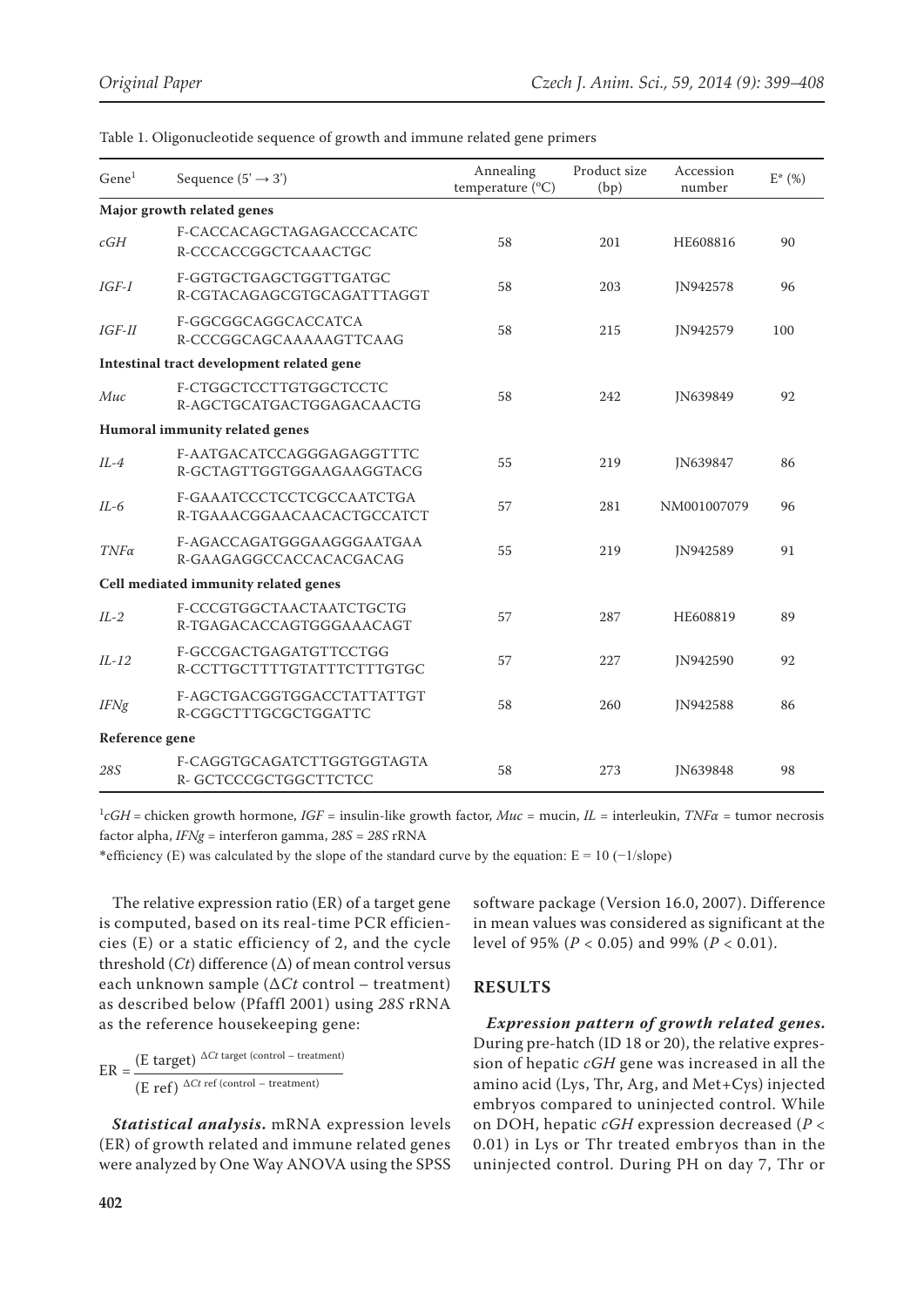

Figure 1. Relative expression of hepatic *cGH*, *IGF-I*, *IGF-II*, and intestinal *mucin* genes during late embryonic and early post-hatch period. Expression ratio is the mean of four observations  $ID = incubation day, DOH = day of hatch, D = day, PH = post hatch$ 

a–dsignificant differences (*P* < 0.05)

Arg injected embryos had two fold higher hepatic *cGH* expression ( $P < 0.01$ ) but on day 14 the expression was similar in amino acid (AA) injected and uninjected control (Figure 1a).

During pre-hatch on ID 18 hepatic *IGF-I* gene expression decreased (*P* < 0.05) in Lys, Thr or Arg injected chicks, but it increased on ID 20. During PH, the expression increased (*P* < 0.01) in all the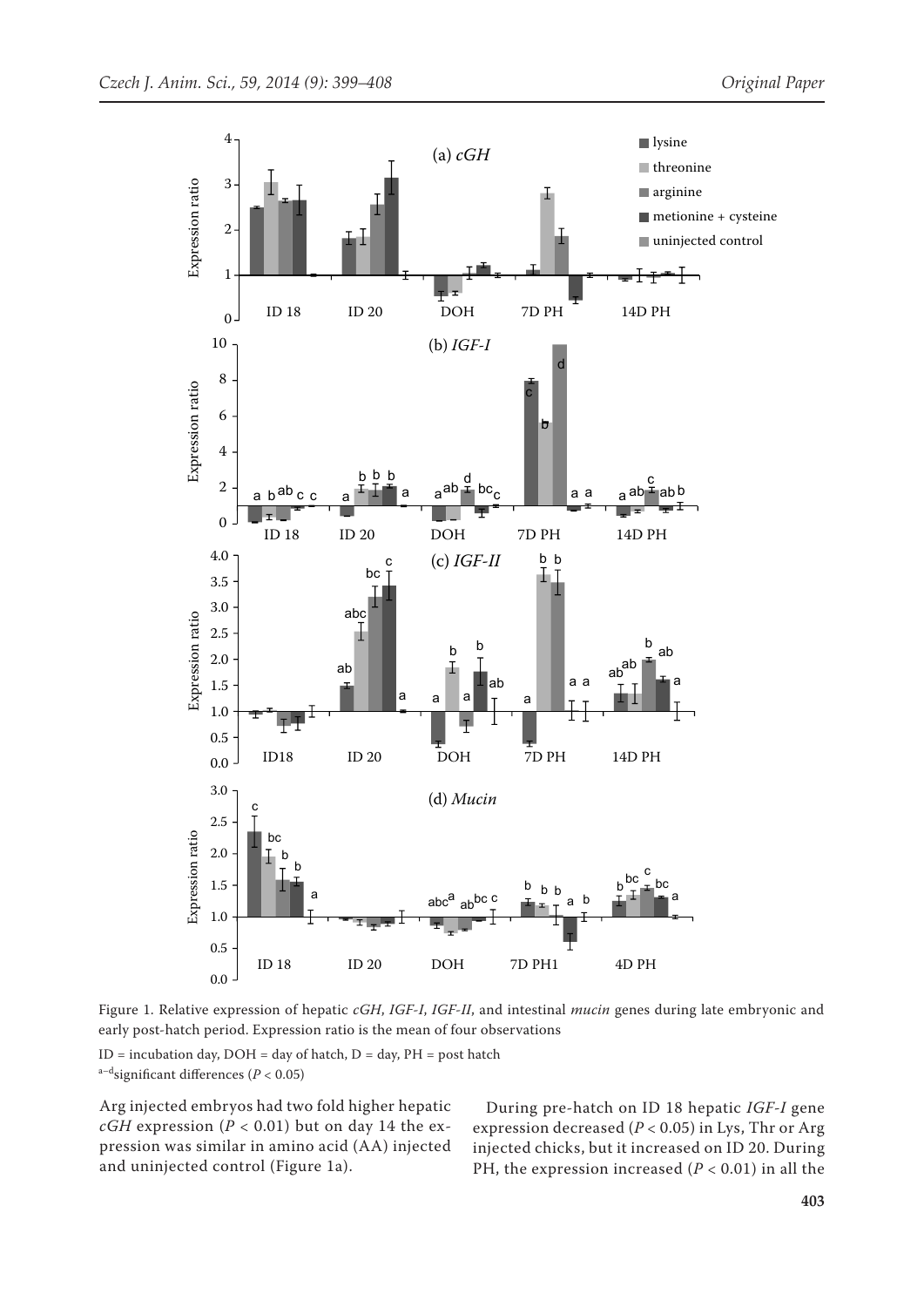

Figure 2. Expression ratio of humoral (*IL-4*, *IL-6*, *TNFα*) and cell mediated immunity (*IL-2*, *IL-12*, *IFN-γ*) related genes. Values are mean of four observations

a–csignificant differences (*P* < 0.05)

Arg injected chicks and in Lys or Thr injected chicks on day 7 PH when compared to uninjected control (Figure 1b).

Expression of hepatic *IGF-II* gene did not differ in AA injected embryos on ID 18 but on ID 20 a higher (*P* < 0.01) expression was observed in Arg or Met+Cys treated embryos. During PH the expression was higher in Thr or Arg injected chicks on day 7 PH (*P* < 0.01) and in Arg injected chicks on day 14 PH (*P* < 0.05) than in uninjected control chicks (Figure 1c).

On ID 18 and day 14 PH, higher (*P* < 0.01) intestinal *mucin* gene expression was observed in Lys, Thr, Arg or Met+Cys injected embryos or chicks, while no such differences were observed on ID 20 or DOH. But on day 7 PH, the expression decreased (*P* < 0.01) in Met+Cys chicks compared to uninjected control (Figure 1d).

*Expression pattern of immune related genes***.**  No variation was observed in the expression of *IL-4* gene in AA injected or control chicks, however, the expression of *IL-6* gene was increased (*P* < 0.01) in Thr, Arg or Met+Cys injected chicks compared to uninjected control group. The ex-

pression of *TNF-α* gene was up regulated in Thr or Arg treated chicks but down regulated in Lys treated chicks (Figure 2a).

Expression of *IL-2* gene was up regulated in Thr or Met+Cys treated chicks, while no variation was observed in Lys or Arg injected chicks in comparison to uninjected control group. The expression of *IL-12* gene was decreased (*P* < 0.05) in Lys or Met+Cys while no difference was observed in the expression of *IFN-γ* gene in AA injected chicks when compared to uninjected control group (Figure 2b).

#### **DISCUSSION**

Growth hormone (GH) is necessary for differentiation of muscle, adipocytes, and other cells to modulate development and growth (Kim 2010). In the present study, increased expression of hepatic *cGH* gene was observed in AA injected embryos during pre-hatch period, indicating an effective way to increase the size of the chick without decreasing hatchability (Ohta et al. 1999). The highest growth rate in domestic chicken occurs during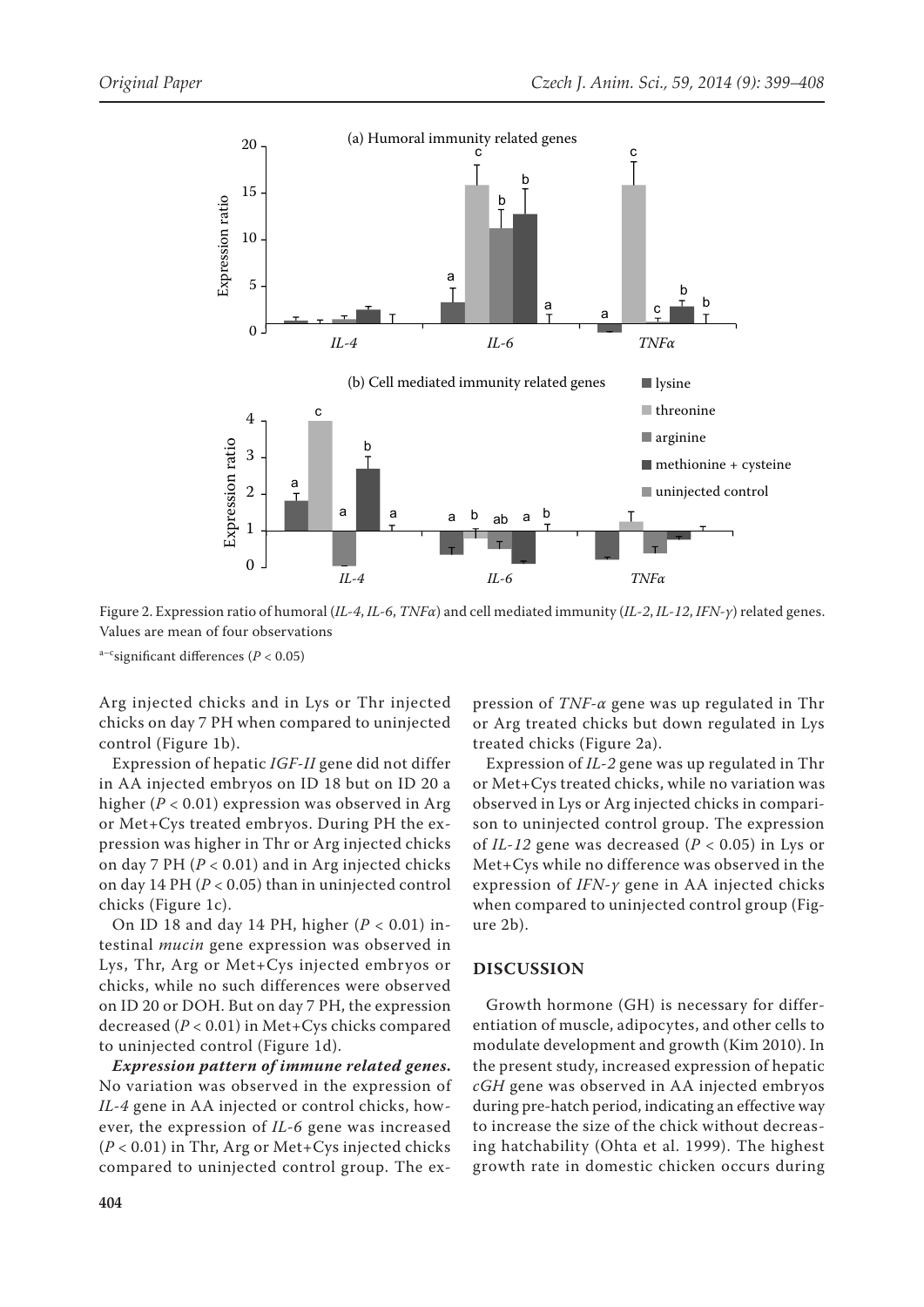the late embryonic to juvenile stages of development (Kuhn et al. 2002), and injection of the critical AA (Lys, Thr, Arg or Met+Cys) might have helped the developing embryo to overcome the nutritional stress, where yolk is the only source. These results also correlated with the earlier studies where increase in body weight of broilers was reported when GH was administered *in ovo* at specific days of embryogenesis (Kocamis et al. 1999). During PH, growth hormone can be very useful for the normal development of the embryo (King and Scanes 1986), which was quite evident from the present study as significant increase in the expression of *cGH* gene was observed in Thr or Arg treated chicks. Earlier findings also suggested that *in ovo* administration of all 20 AA increased chick weight by 2.1–3.6% (Ohta et al. 2001; Bhanja et al. 2004b). Even *in ovo* injection of specific AA (Lys+Arg, Lys+Met+Cys or Thr+Gly+Ser) induced by around 2.0% higher chick weight at hatch and by 10–13% higher body weight at day 21 PH (Bhanja and Mandal 2005). In a recent study also higher PH body weight was observed in *in ovo* Arg treated chicks (Bhanja et al. 2012).

It is suggested that IGF-I synthesis is GH-independent during embryogenesis (Tanaka et al. 1996). This was also evident on ID 20, when both *IGF-I* and *cGH* gene expression increased in Thr, Arg, and Met+Cys treated chicks that might have helped the embryos to achieve higher skeletal muscle growth by reducing protein degradation and/or by increasing protein synthesis (Tomas et al. 1998; Conlon and Kita 2002). Generally, IGF-I and -II are responsible for proliferation of preadipocytes, chondrocytes, and fibroblasts through amino acid stimulation, glucose uptake, increased DNA synthesis, tissue growth stimulation, and overall embryogenesis regulation (McGuinness and Cogburn 1990; Leach and Rosselot 1992; Guernec et al. 2003). In the present study the expression of both *IGF-I* and *IGF-II* increased in Arg treated groups, too. Vasanti (2009) reported that relative *IGF-II* expression was higher in control group than in other treatments on DOH, but the expression increased with age where all PH supplemented groups showed higher relative *IGF-II* levels than control.

Previously, Uni et al. (2005) suggested that *in ovo* injection of Arg increased broiler hatchling weights, breast muscle, and improved hepatic glycogen reserves over the controls. Dietary supplementation of Arg enhanced plasma IGF-I levels

and body weight gain in young chicks (Kita et al. 2002). Similarly, there are reports that *cGH* mRNA expression and serum concentration were enhanced by Arg, biotin, and Lys supplementation (Kim et al. 1991, 2004). Another AA which also enhanced the *cGH* and *IGF-I* expression in our study was Thr, that has a specific regulatory role in the secretion of pancreatic enzymes (amylase, trypsinogen, and chymotrypsinogen) in chickens (Yang et al. 1989). Dietary Thr level had also a significant effect on the average daily gain and feed conversion ratio (Kadam et al. 2008). Moreover, Thr is a precursor for synthesis of the amino acid glycine required during production of uric acid in chickens.

Very few information is available on the effects of dietary nutrients on mucin synthesis in poultry species. A decreased mucin synthesis result of a compromised mucus layer could reduce nutrient utilization. It is also reported that *in ovo* carbohydrate injected embryos had greater villus surface area from day 19 of incubation until 3 days PH, higher goblet cell density of jejunum villi, and higher *mucin* gene expression than the salinecontrol birds (Smirnov et al. 2006). Certain amino acids such as Thr, Ser, and Cys are of particular interest because these are the key components in mucin amino acid backbone (Gum Jr.1992). The hydroxyl group of Thr and Ser is necessary for ester linkages to carbohydrate groups that make up the majority (50–80%) of the molecular weight of mucin (Montagne et al. 2004). When dietary Thr level increased, there was an increase in intestinal goblet cell density and *MUC2* expression (Horn et al. 2009). In the present study, significantly higher expression of *mucin* gene in Thr injected chicks over control during PH was observed. Further, higher expression of mucin gene was also seen in Arg or Met+Cys injected chicks, suggesting the presence of these amino acids might have triggered the number of goblet cells and production of acidic mucin in the GIT of a chick embryo. The expression of *mucin* gene is directly related with the development of small intestine. In a recent study, higher small intestinal weight in Lys, Thr, and Arg treatments but lower weight in Met was reported (Bhanja et al. 2012). These findings corroborated with our study wherein expression of *mucin* gene was increased in Lys, Thr, and Arg treatment while decreased significantly in Met+Cys treatment.

In the present study the expression of *IL-4*, *IL-6*, and *TNF-α* was higher in Met+Cys injected birds than in those of uninjected control and lysine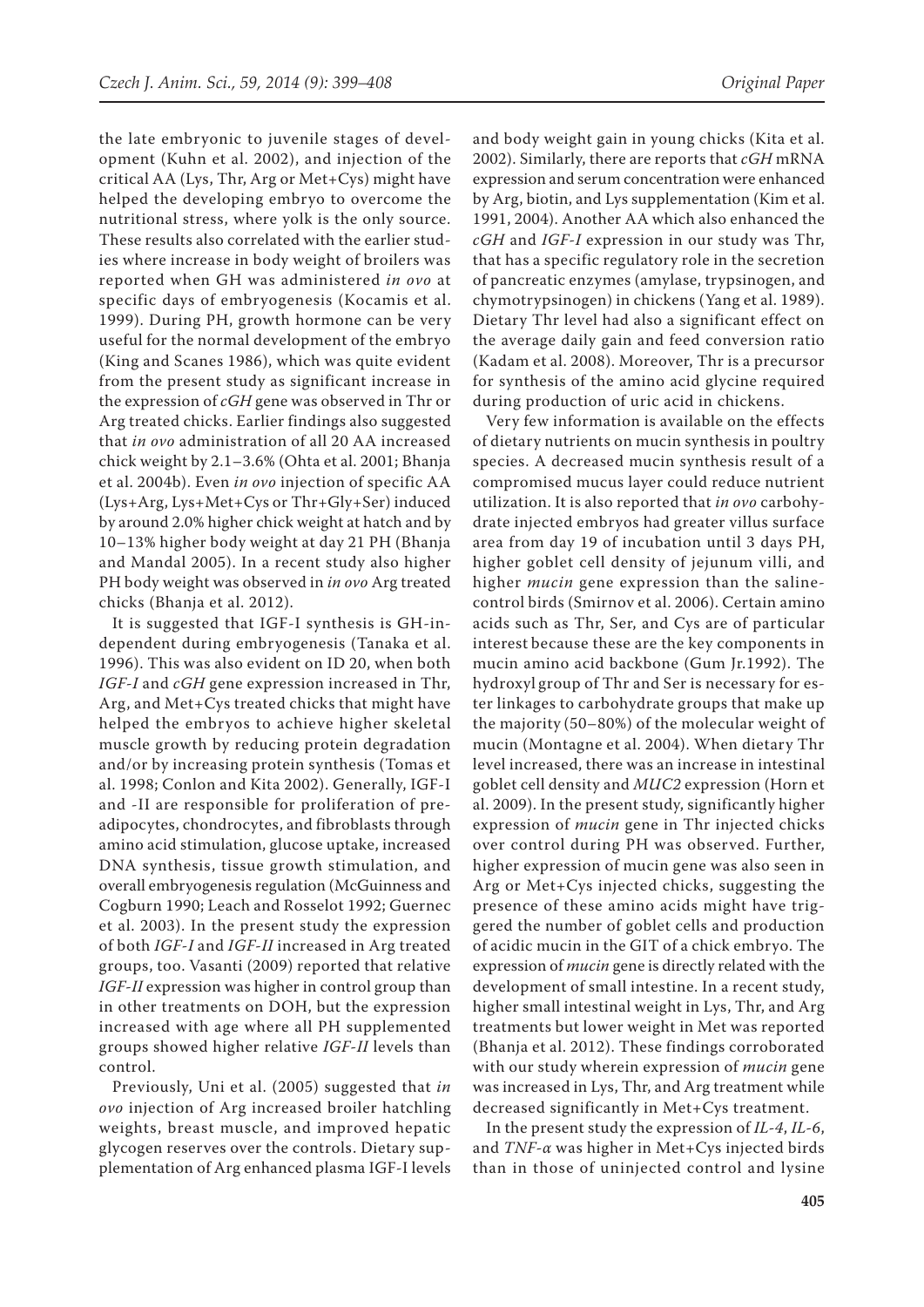group, and reached a significant level only in *IL-6* (for Met+Cys) and *TNF-α* (for Lys). This is in line with the earlier report of Sirimongkolkasem (2007), who suggested that Met plays an important role in growth and humoral immunity (antibody production), and Cys is in greater demand than lysine for humoral immunity. Cysteine also added to the glutathione and accessory protein produced by liver during the acute phase response (Grimble 2006). In another study, both Coccidiosis and Newcastle Disease infections were severe in chicks fed methionine deficient diets (Cook, 1991). Thr treatment was found to increase the expression of humoral immune genes (*IL-4*, *IL-6*, and *TNF-α*), though *IL-4* expression did not reach a significant level. Higher humoral immune response could be attributed to higher Thr content in the immunoglobulins (Tenenhouse and Deutsch 1966).

In the present study the expression of *IL-2* gene increased in Thr or Met+Cys treatment, possibly related to the cell-mediated immunity (Kidd et al. 1996; Shyam Sunder et al. 2008). In earlier studies significant difference in cell mediated immunity was observed in *in ovo* injection of AA combinations containing Lys, Thr or Met+Cys (Bhanja and Mandal 2005; Bakyaraj et al. 2012) and they also increased the relative weight of spleen (Bhanja et al. 2012). The expression of *IL-12* gene decreased in all the amino acid injected birds (Lys, Thr, Arg, and Met+Cys) in comparison to uninjected control, but it did not reach the significant level in Thr and Arg treatments. The expression of *IFN-γ* gene was reduced but insignificantly in most of amino acids except Arg in comparison to uninjected control chicks. There is also cross regulation between Th1 cells and Th2 cells (Spellberg and Edwards 2001) and it was also evident in the present study where expression of *IL-4* suppressed the expression of *IFN-γ* and it is also reported that *IL-4* produced by Th2 cells block the differentiation of Th0 to Th1 (D'Andrea et al. 1993).

### **CONCLUSION**

Based on the above observation it was concluded that amino acids, particularly arginine and threonine, enhanced the expression of growth related genes (*cGH*, *IGF-I*, *IGF-II*, and *mucin* gene) during pre- and post-hatch periods. Moreover, threonine and sulphur containing amino acids (methionine plus cysteine) played a role in modulating immune gene expressions. There is a need of further research on how these amino acids modulate at the protein level and the result of this study could be helpful in formulating the chick's diet for better growth and immunity.

#### **REFERENCES**

- Bakyaraj S., Bhanja S.K., Majumdar S., Dash B.B. (2012): Post-hatch immunomodulation through *in ovo* supplemented nutrients in broiler chickens. Journal of Science of Food and Agriculture, 92, 313–320.
- Beccavin C., Chevalier B., Cogburn L.A., Simon J., Duclos M.J. (2001): Insulin-like growth factors and body growth in chickens divergently selected for high or low growth rate. Journal of Endocrinology, 168, 297–306.
- Bhanja S.K., Mandal A.B. (2005): Effect of *in ovo* injection of critical amino acids on pre- and post-hatch growth, immuno-competence and development of digestive organs in broiler chickens. Asian-Australasian Journal of Animal Science, 18, 524–531.
- Bhanja S.K., Mandal A.B., Johri T.S. (2004a): Standardization of injection site, needle length, embryonic age and concentration of amino acids for *in ovo* injection in broiler breeder eggs. Indian Journal of Poultry Science, 39, 105–111.
- Bhanja S.K., Mandal A.B., Goswami T.K. (2004b): Effect of *in ovo* injection of amino acids on growth, immune response, development of digestive organs and carcass yields of broiler. Indian Journal of Poultry Science, 39, 212–218.
- Bhanja S.K., Mandal A.B., Agarwal S.K., Majumdar S. (2012): Modulation of post-hatch growth and immunocompetence through *in ovo* injection of limiting amino acids in broiler chickens. Indian Journal of Animal Science, 92, 993–998.
- Bustin S.A., Benes V., Garson J.A., Hellemans J., Huggett J., Kubista M., Mueller R., Nolan T., Pfaffl M.W., Shipley G.L., Vandesompele J., Wittwer C.T. (2009): The MIQE Guidelines: Minimum Information for Publication of Quantitative Real-Time PCR Experiments. Clinical Chemistry, 55, 611–622.
- Conlon M.A., Kita K. (2002): Muscle protein synthesis rate is altered in response to a single injection of insulin-like growth factor-I in seven-day-old leghorn chicks. Poultry Science, 81, 1543–1547.
- Cook M.E. (1991): Nutrition and immune response to the domestic fowl. Critical Review of Poultry Biology, 3, 167–189.
- D'Andrea A., Aste-Amezaga M., Valiante N.M., Ma X., Kubin M., Trinchieri G. (1993): Interleukin 10 (IL-10) inhibits human lymphocyte interferon-gamma production by suppressing natural killer cell stimulatory factor/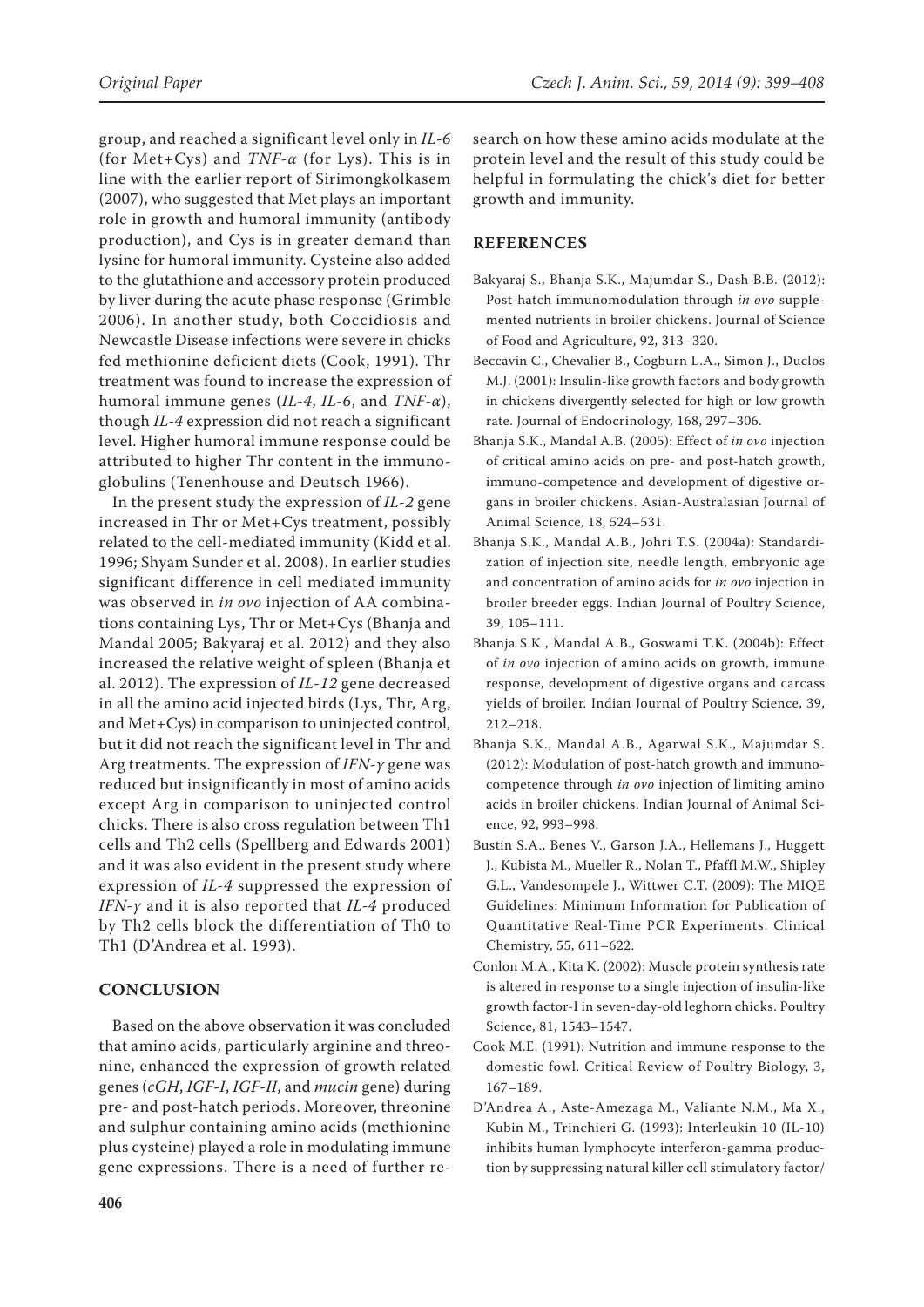IL-12 synthesis in accessory cells. Journal of Experimental Medicine, 178, 1041–1048.

- Grimble R.F. (2006): The effects of sulfur amino acid intake on immune function in humans. Journal of Nutrition, 136, 1660S–1665S.
- Guernec A., Birri C., Chevalier B., Wacrenier-Cere N., Le Bihan-Duval E., Duclos M.J. (2003): Muscle development, insulin-like growth factor-I and myostatin mRNA levels in chickens selected for increased breast muscle yield. Growth Hormone and IGF Research, 13, 8–18.
- Gum Jr. J.R. (1992): Mucin genes and the proteins they encode: structure, diversity, and regulation. American Journal of Respiratory Cell and Molecular Biology, 7, 557–564.
- Horn N.L., Donkin S.S., Applegate T.J., Adeola O. (2009): Intestinal mucin dynamics: response of broiler chicks and white pekin ducklings to dietary threonine metabolism and nutrition. Poultry Science, 88, 1906–1914.
- Kadam M.M., Bhanja S.K., Mandal A.B., Thakur R., Vasan P., Bhattacharyya A., Tyagi J.S. (2008): Role of *in ovo* threonine supplementation on early growth, immunocompetence and digestive enzyme activity in broiler chickens. British Poultry Science, 49, 736–741.
- Kidd M.T., Ferket P.R., Qureshi M.A. (1996): Zinc metabolism with special reference to its role in immunity. World's Poultry Science Journal, 52, 309–324.
- Kim J.W. (2010): The endocrine regulation of chicken growth. Asian-Australasian Journal of Animal Science, 23, 1668–1676.
- Kim J.W., Fletcher D.L., Campion D.R., Gaskins H.R., Dean R. (1991): Effect of dietary manipulation of c-myc RNA expression in adipose tissue, IGF muscle and liver of broiler chickens. Biochemical and Biophysical Research Communication, 180, 1–7.
- Kim S.W., McPherson R.L., Wu G. (2004): Dietary arginine supplementation enhances the growth of milk-fed young pigs. Journal of Nutrition, 134, 625–630.
- King D.B., Scanes C.G. (1986): Effect of mammalian growth hormone and prolactin on the growth of hypophysectomized chickens. Experimental Biology and Medicine, 182, 201–207.
- Kita K., Nagao K., Taneda N., Inagaki Y., Hirano K., Shibata T., Yaman M.A., Conlon M.A., Okumura J. (2002): Insulin-like growth factor binding protein-2 gene expression can be regulated by diet manipulation in several tissues of young chickens. Journal of Nutrition, 132, 145–151.
- Kocamis H., Yeni Y.N., Kirkpatrick-Keller D.C., Killefer J. (1999): Postnatal growth of broilers in response to *in ovo* administration of chicken growth hormone. Poultry Science, 78, 1219–1226.
- Kuhn E.R., Vleurick L., Edery M., Decuypere E., Darras V.M. (2002): Internalization of the chicken growth hormone

receptor complex and its effect on biological functions. Comparative Biochemistry and Physiology, 132, 299–308.

- Leach R.M., Rosselot G.E. (1992): The use of avian epiphyseal chondrocytes for *in vitro* studies of skeletal metabolism. Journal of Nutrition, 122, 802–805.
- McGuinness M.C., Cogburn L.A. (1990): Measurement of developmental changes in plasma insulin-like growth factor-I levels of broiler chickens by radioreceptor assay and radioimmunoassay. General and Comparative Endocrinology, 79, 446–458.
- McMurtry J.P., Francis G.L., Upton Z. (1997): Insulin-like growth factors in poultry. Domestic Animal Endocrinology, 14, 199–229.
- Montagne L., Piel C., Lalles J.P. (2004): Effect of diet on mucin kinetics and composition: nutrition and health implications. Nutrition Review, 62, 105–114.
- NRC (1994): Nutrient Requirements of Poultry. 9<sup>th</sup> Ed. The National Academies Press, Washington, USA.
- Ohta Y., Kidd M.T. (2001): Optimum site for *in ovo* amino acid injection in broiler breeder eggs. Poultry Science, 80, 1425–1429.
- Ohta Y., Tsushima N., Koide K., Kidd M.T., Ishibashi T. (1999): Effect of amino acid injection in broiler breeder eggs on embryonic growth and hatchability of chicks. Poultry Science, 78, 1493–1498.
- Pfaffl M.W. (2001): A new mathematical model for relative quantification in real-time RT-PCR. Nucleic Acids Research, 29, 2002–2007.
- Rasmussen R. (2001): Quantification on the light cycler. In: Meuer S., Wittwer C., Nakagawara K. (eds): Rapid Cycle Real-Time PCR: Methods and Applications. Springer Verlag, Heidelberg, Germany, 21−34.
- Shyam Sunder G., Panda A.K., Gopinath N.C.S., Rama Rao S.V., Raju M.V.L.N., Reddy M.R., Kumar V. (2008): Effects of higher levels of zinc supplementation on performance, mineral availability and immune competence in broiler chickens. Journal of Applied Poultry Research, 17, 79–86.
- Sirimongkolkasem P. (2007): Amino acid partitioning during the acute phase response. PhD Diss. Davis, CA: Univ. of California.
- Smirnov A., Tako E., Ferket P.R., Uni Z. (2006): Mucin gene expression and mucin content in the chicken intestinal goblet cells are affected by *in ovo* feeding of carbohydrates. Poultry Science, 85, 669–673.
- Spellberg B., Edwards J.E. (2001): Type1/type2 immunity and infectious diseases. Clinical Infectious Disease, 32, 76–102.
- Staeheli P., Puehler F., Schneider K., Gobel T.W., Kaspers B. (2001): Cytokines of birds: conserved functions – a largely different look. Journal of Interferon and Cytokine Research, 21, 993–1010.
- Straus D.S., Takemoto C.D. (1990): Effect of dietary protein deprivation on insulin-like growth factor (IGF)-I and -II,